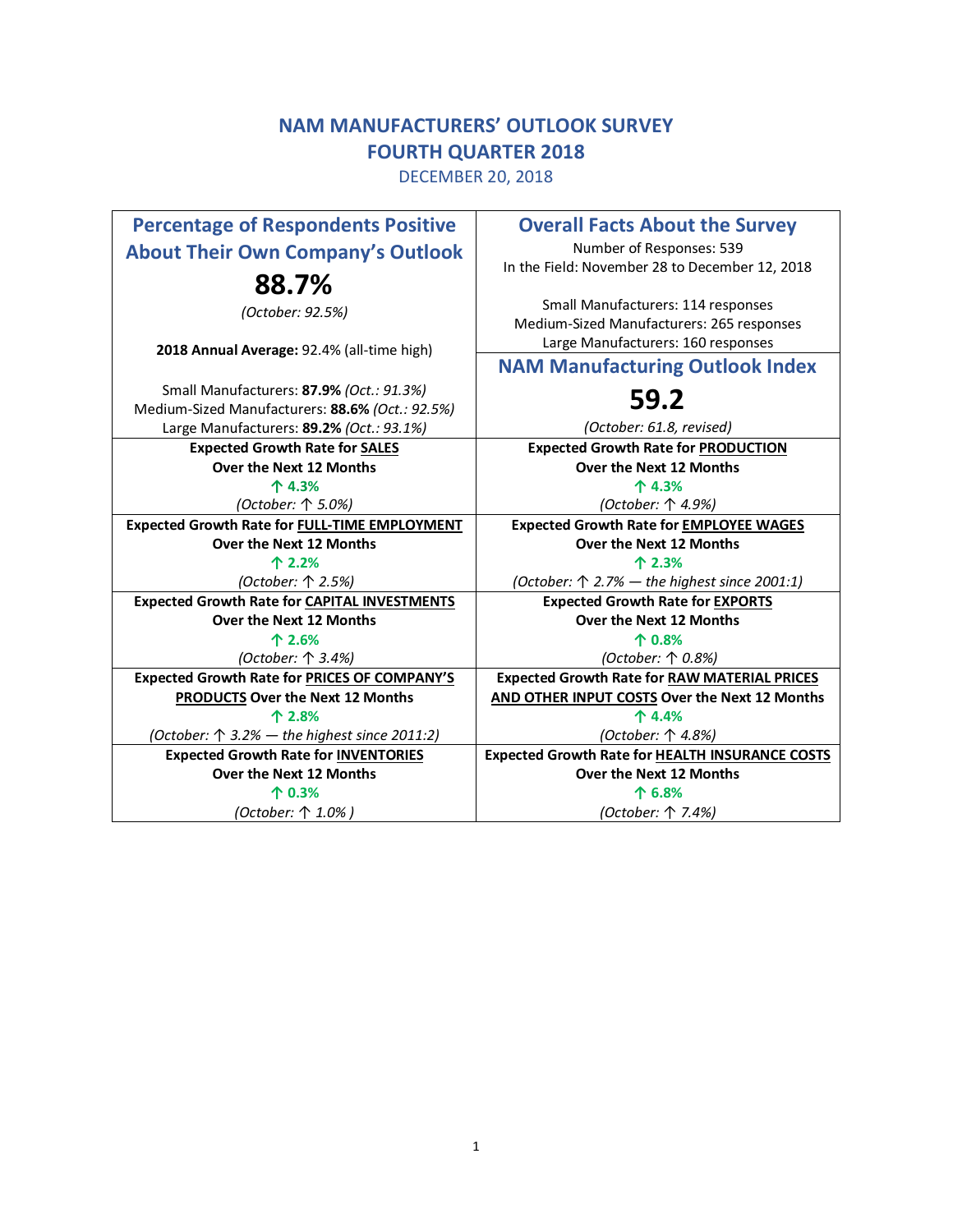# **Summary**

Manufacturers continued to report strong growth in activity, with the sector remaining one of the brightest spots in the economy. In the latest Manufacturers' Outlook Survey from the National Association of Manufacturers (NAM), 88.7 percent of respondents felt either somewhat or very positive about their own company's outlook, down from 92.5 percent in the third quarter (Figure 1). While that represents the second straight easing in confidence from the all-time high reading in the second quarter (95.1 percent), the four-quarter annual average, which reaches back to when congressional passage of tax reform appeared increasingly likely, shows that manufacturers' optimism for 2018 reached the highest level on record in the 20-year history of the survey. On average this year, 92.4 percent of manufacturers surveyed reported a positive outlook for their companies (surpassing the 2017 average of 91.8 percent).



#### **Figure 1: Manufacturing Business Outlook by Quarter, 2016–2018**

*Note: Percentage of respondents who characterized the current business outlook as somewhat or very positive.*

Clearly, manufacturers remain very optimistic about business conditions overall, and that is influenced by the impact of (or expectation of) pro-growth policies like tax reform. Indeed, respondents have been upbeat since the end of 2016, averaging 92.1 percent positive sentiment over the past eight quarters. Along those lines, while the NAM Manufacturing Outlook Index declined from 61.8 (revised) in the third quarter to 59.2 in this release (Figure 2), index readings above 50 indicate the outlook exceeds the historical average of the survey (74.9 percent positive), and values above 60 suggest that the outlook is at least one standard deviation greater than that average. The index has exceeded 50 for nine straight quarters.

That said, manufacturers continue to report challenges with finding talent, especially with the unemployment rate at 50-year lows and a labor market with more job openings than people looking for work. According to the latest government data, there are now 522,000 open manufacturing jobs in the United States (an all-time high), and a recent report from The Manufacturing Institute—the NAM's social-impact arm—and Deloitte projects that 2.4 million manufacturing jobs will go unfilled over the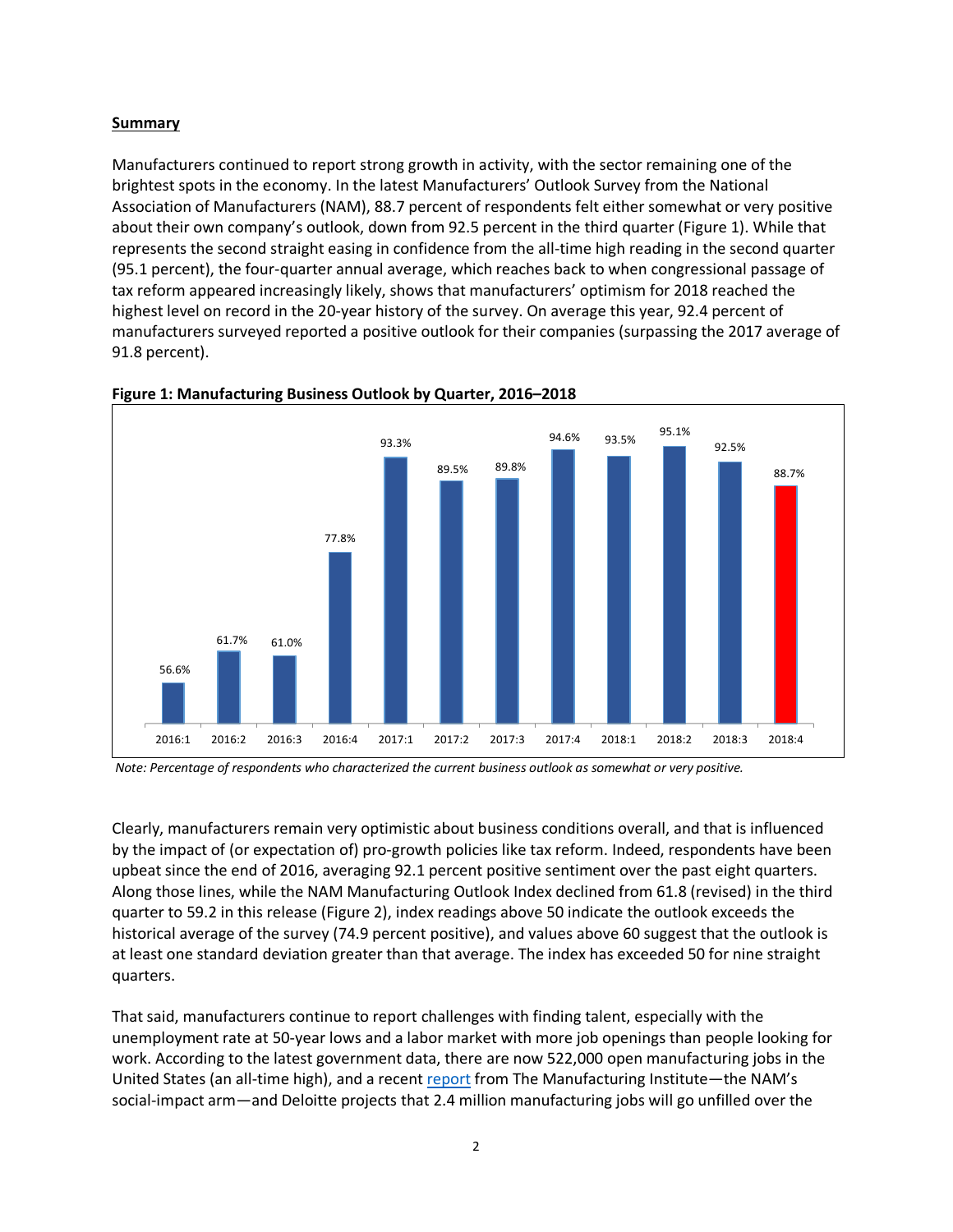next decade. Accordingly, the survey found that—at 68.2 percent—the inability to attract and retain workers remained respondents' top concern for the fifth straight survey (Figure 3). More than three in four (77 percent) of those firms said they had unfilled positions at their company that they were struggling to fill, and more than one in four (28.8 percent) manufacturers said they were unable to take on new business and have lost revenue opportunities because of workforce constraints.



**Figure 2: NAM Manufacturing Outlook Index, 2016–2018**



**Figure 3: Primary Current Business Challenges, Fourth Quarter 2018**

*Note: Respondents were able to check more than one response; therefore, responses exceed 100 percent.*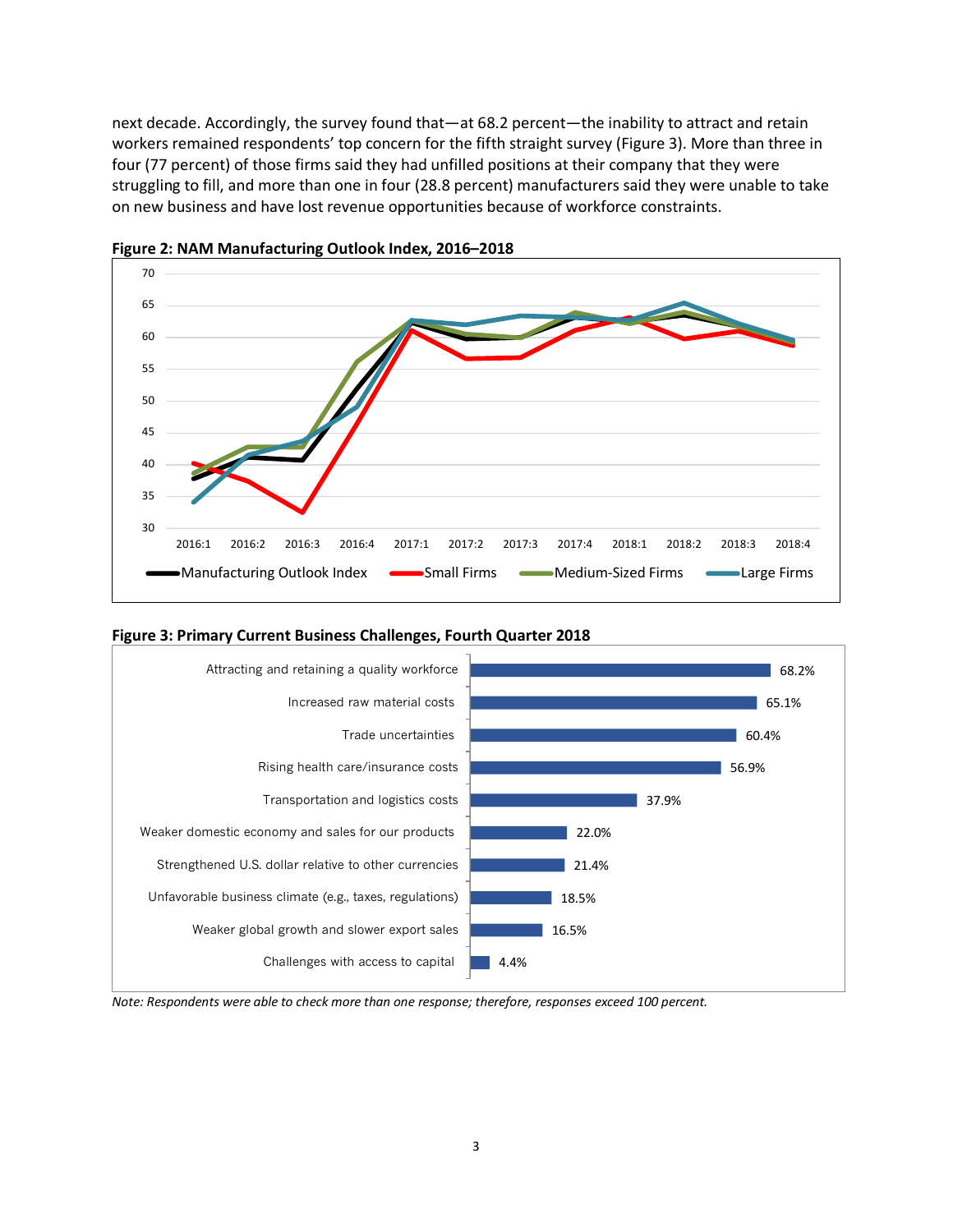

## **Figure 4: Expected Growth of Manufacturing Activity, 2016–2018**

*Note: Expected growth rates are annual averages.* 

Below are some highlights of the current survey in terms of predicted activity growth over the next year (Figure 4):

• **Sales:** Respondents expect sales growth of 4.3 percent over the next 12 months, down from 5.0 percent in the previous survey. **It was the eighth straight quarter with expected growth of at least 4 percent on average,** even with some easing from the all-time highs recorded in the first half of 2018. In the latest results, 74.1 percent of manufacturers anticipate higher sales over the next year, with just 8.3 percent predicting declines. Moreover, 47.2 percent see revenue gains of 5 percent or more.

Medium (e.g., those with 50 to 499 employees) and large-sized (e.g., those with 500 or more employees) businesses felt the most optimistic in their sales outlook, forecasting 4.3 percent growth versus 3.9 percent for small firms (e.g., those with fewer than 50 employees).

- **Production:** Mirroring the sales data, the percentage of respondents expecting production growth over the next 12 months dropped from 4.9 percent in the third quarter to 4.3 percent in this release. Anticipated production growth has also exceeded 4 percent for four consecutive quarters, averaging 4.9 percent over that time frame. In the fourth quarter responses, 74.2 percent predict production to expand over the next year, with 44.4 percent forecasting output growth of 5 percent or more. Just 6.5 percent of manufacturers anticipate reduced production.
- **Full-Time Employment:** Respondents expect full-time employment to increase 2.2 percent over the next 12 months, down from 2.5 percent in the previous release. Despite some slippage, the data continue to suggest a tight labor market. More than 53 percent anticipate more hiring over the next year, including 19.5 percent planning employment growth of 5 percent or more. Eight percent see employment falling for their firms.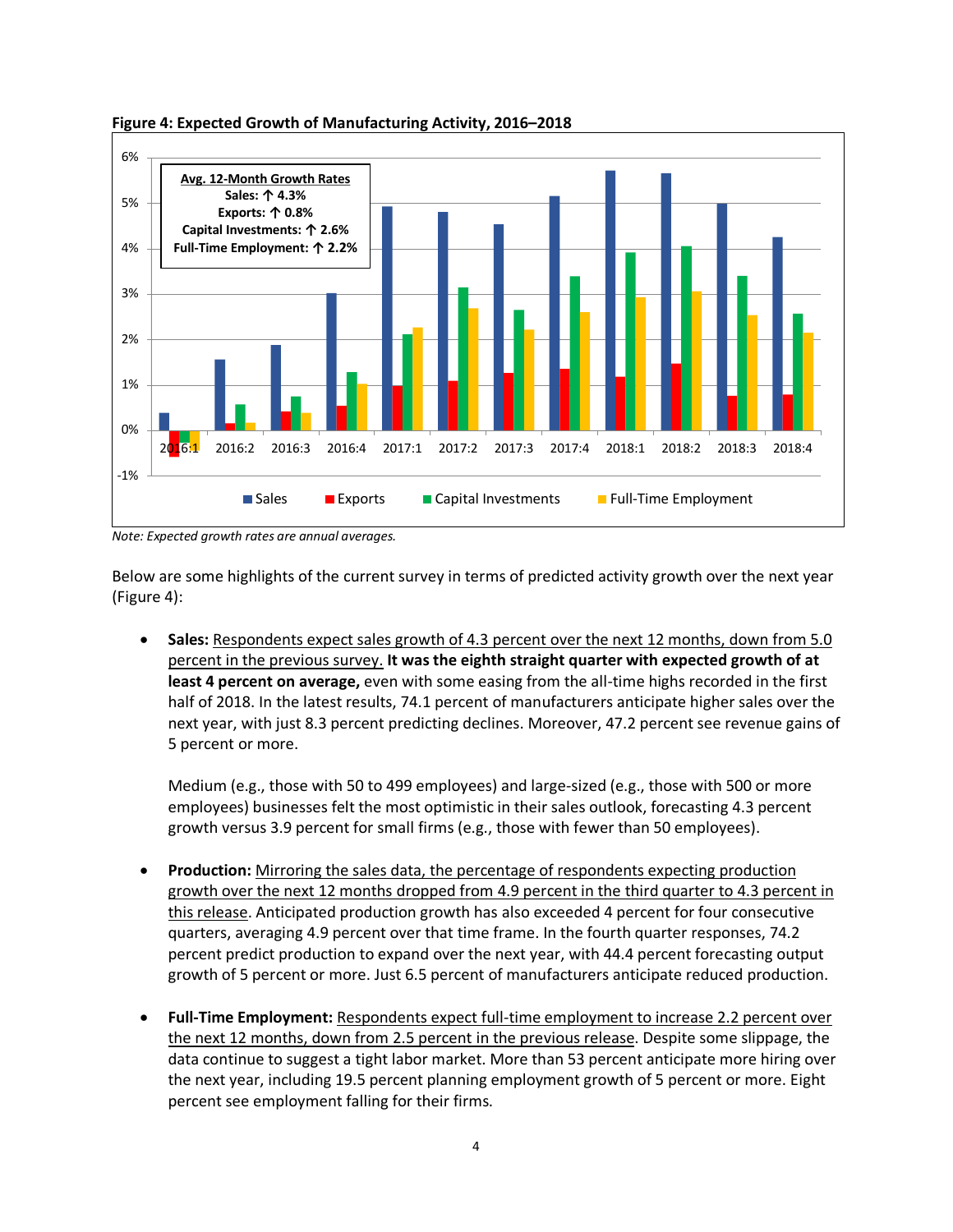Hiring growth was expected to be the strongest for medium-sized manufacturers, which predict 2.5 percent growth over the next 12 months. In contrast, small and large firms see employment rising 1.8 percent over the next year.

- **Employee Wages:** Respondents anticipate employee wages (excluding nonwage compensation, such as benefits) to rise 2.3 percent over the next 12 months, pulling back somewhat from the 2.7 percent pace in the third quarter, which was the fastest pace since the first quarter of 2001. In the latest results, nearly 38 percent expect to hike wages 3 percent or more.
- **Capital Investments:** Respondents expect capital investments to rise 2.6 percent over the next 12 months, down from 3.4 percent in the previous survey. About half anticipate higher capital spending in the next year, with 31.2 percent expecting solid investment growth of 5 percent or more. Much like for hiring, anticipated capital expenditures growth was the largest for mediumsized manufacturers, which predict 2.9 percent growth over the next 12 months, whereas small and large firms expect capital spending to increase 2.3 percent over the next year.
- **Exports:** Respondents expect exports to increase 0.8 percent over the next 12 months, unchanged from the previous survey. Nearly 30 percent of respondents predict export sales increasing over the next year, with 61.5 percent seeing exports staying about the same and 8.8 percent noting possible declines. As seen in previous surveys, those companies that are more optimistic about exports tend to be the most upbeat in their overall company outlook. Along those lines, for those predicting increased exports over the next 12 months, 95.6 percent felt positive in their outlook in this survey. That figure was 87.7 percent positive for those predicting no change in export sales over the next year, but it fell to 71.7 percent for those individuals anticipating reduced exports.
- **Product Prices:** Respondents expect product prices to increase 2.8 percent over the next 12 months, pulling back from 3.2 percent in the previous two surveys, which had been the highest since the second quarter of 2011. In this survey, 47.5 percent forecast price growth for their products of up to 5 percent, with 22.6 percent predicting price growth of 5 percent or more. Only 3.5 percent see price declines in the next 12 months for their products.
- **Raw Material Prices:** Manufacturers anticipate raw material prices and other input costs rising 4.4 percent over the next 12 months, with 42.8 percent of respondents seeing price growth of 5 percent or more. The NAM added this question over the summer, and while growth has stabilized from earlier readings in the previous two surveys (5.6 percent and 4.8 percent in the second and third quarters, respectively), it is clear that raw materials costs are highly elevated.
- **Inventories:** Respondents expect inventories to inch up 0.3 percent over the next 12 months, down from 1.0 percent in the third quarter and the slowest pace of growth in two years. It was the eighth consecutive quarter with anticipated growth in inventories. Just more than 29 percent of manufacturers predict increased inventories, with 47.5 percent expecting stockpiles to remain unchanged and 23.3 percent forecasting declines.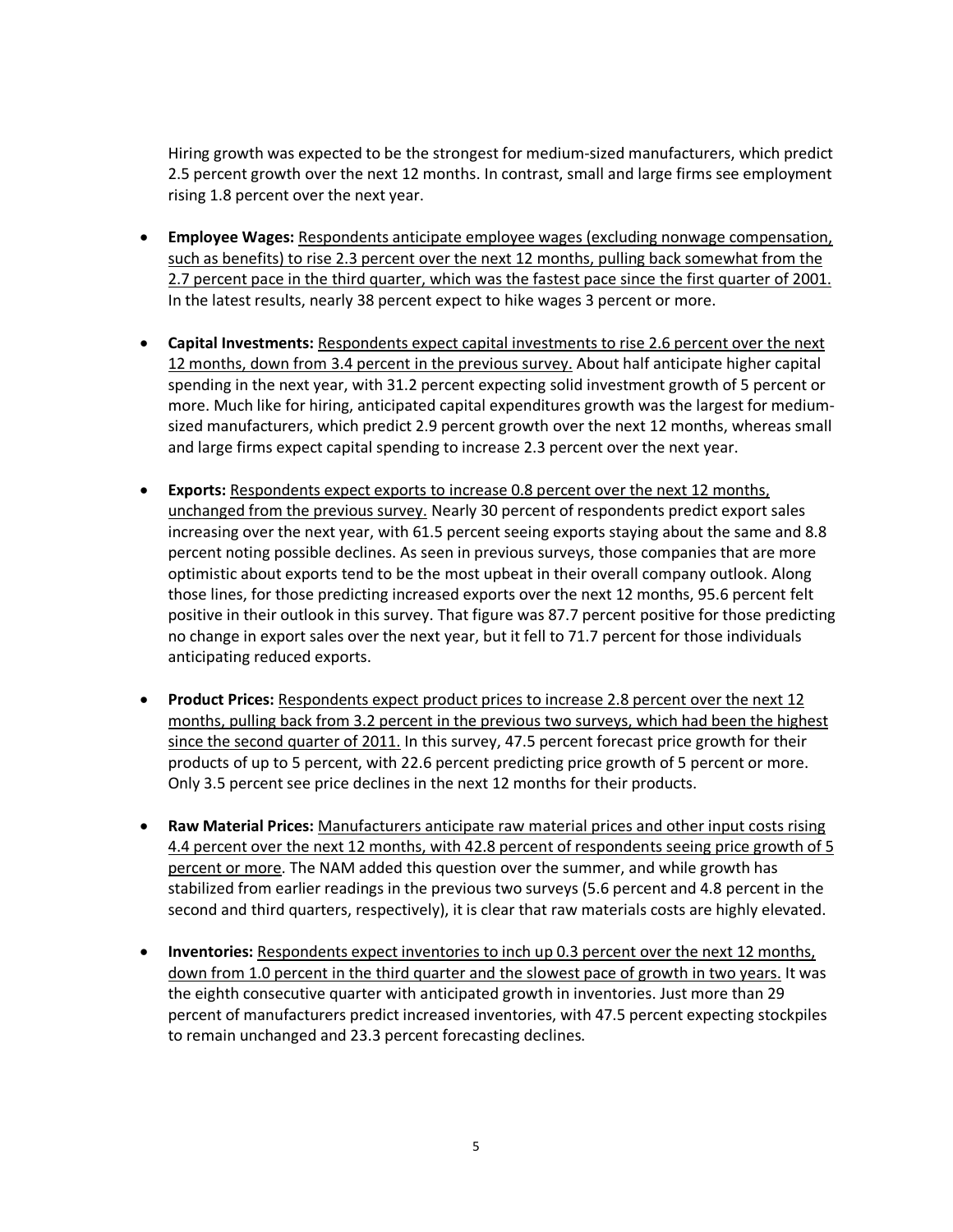In addition to attracting and retaining a quality workforce, other major concerns in the latest survey included increased raw material costs (65.1 percent), trade uncertainties (60.4 percent), rising health care and insurance costs (56.9 percent) and transportation and logistics costs (37.9 percent).

Interestingly, the business environment is no longer the concern that it once was, with just 18.5 percent citing an unfavorable business climate (taxes, regulations) as being a top concern. Respondents cited an unfavorable business climate as their primary business challenge as recently as the fourth quarter of 2016 (71.2 percent).

# **Note**

The NAM has conducted this survey quarterly since 1997, with the NAM's membership submitting this quarter's responses from November 28 to December 12. In total, 539 manufacturers from all parts of the country, in a wide variety of manufacturing sectors and in varying size classifications responded this quarter. Aggregated survey responses appear below. The next survey is scheduled for March 2019.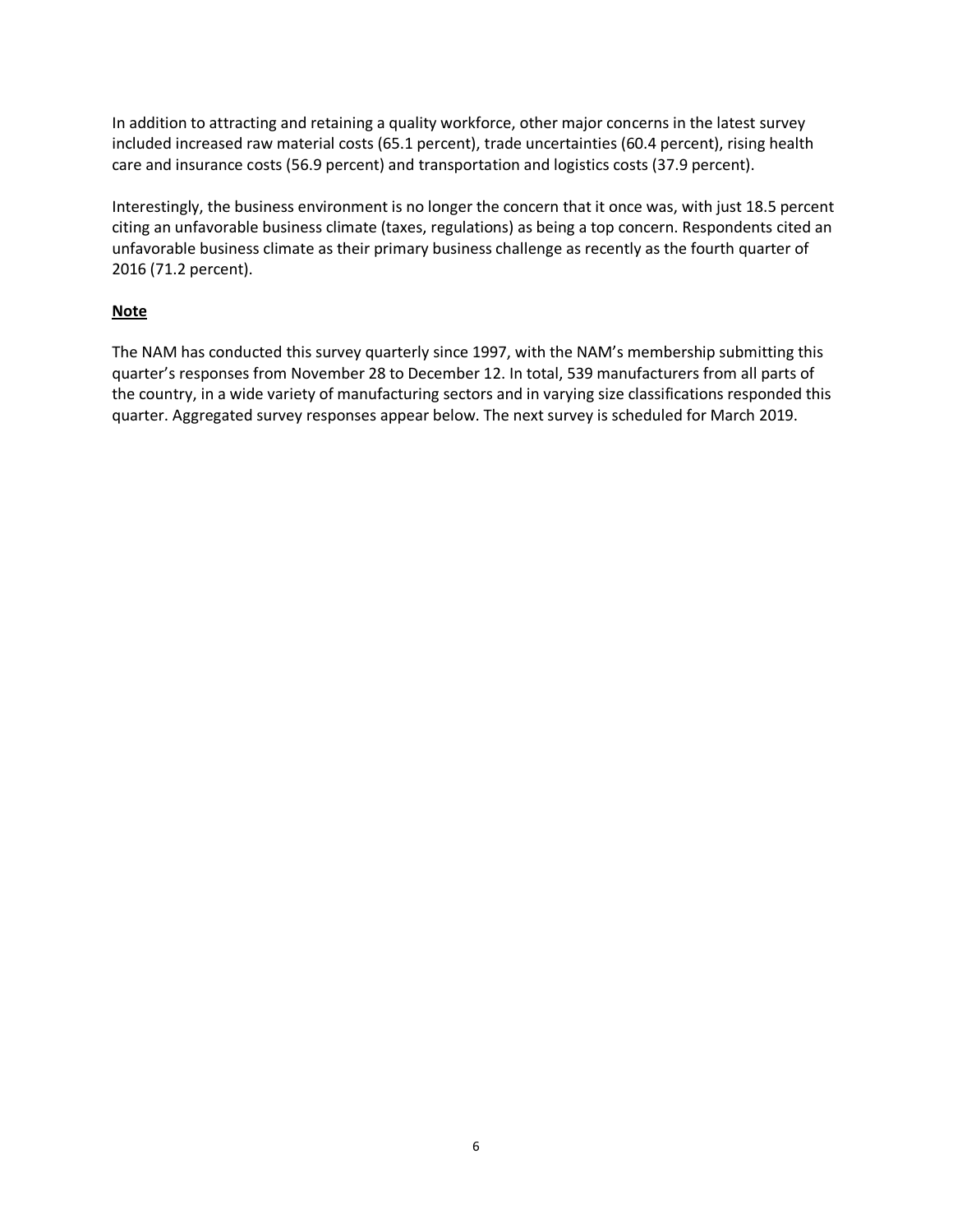# **Special Questions**

## **United States–Mexico–Canada Agreement (USMCA)**

Manufacturers sell more to Canada and Mexico, our country's largest two trading partners, than the United States' next 10 trading partners combined. Therefore, it should not be a surprise that more than three-quarters of respondents said passage of the USMCA was important for their company. Just more than 19 percent said it was not important, with 5.2 percent being uncertain.

Of those manufacturers who are positive about their own company's export growth over the next 12 months, 82.7 percent reported that passage of the USMCA is important.

#### **Infrastructure**

As noted in our "Building to Win" publication, manufacturers believe that we should be investing in infrastructure to best position the sector for long-term success. However, year after year, underinvestment in the United States has resulted in failing grades for America's most critical infrastructure systems, potentially threatening our competitiveness.

With that in mind, we asked manufacturers if the current state of our nation's infrastructure helped to position them to best respond to a growing economy over the next 10 to 15 years. Nearly 73 percent of respondents felt the nation's infrastructure was not sufficient to meet their competitive needs moving forward, with 17.6 percent uncertain and just 9.6 percent satisfied.

Eighty-three percent of large manufacturers felt that the nation's infrastructure was not sufficient to their long-term competitiveness, whereas 61.4 percent and 71.6 percent of small and medium-sized firms, respectively, responded that way. As such, the larger the manufacturer, the more likely that infrastructure spending was a priority for the company.

#### **Workforce**

As noted earlier, manufacturers continue to cite the inability to attract and retain talent as their top concern. Nearly 77 percent of those firms said they had unfilled positions at their company that they were struggling to fill, and 28.8 percent said they were unable to take on new business and have lost revenue opportunities because of workforce constraints.

We asked manufacturers how they were addressing the skills shortage. The responses included working their existing workforce more (70.3 percent), creating or expanding internal training programs (65.5 percent), utilizing temporary staffing services (57.7 percent), collaborating with educational institutions on skills certification programs (55.6 percent), working with the local employment office (32.1 percent), encouraging possible retirees to stay longer in their roles (30.7 percent) and considering moving operations to another location (13.5 percent).

#### **Tax Reform**

If Congress rolled back business provisions of the Tax Cuts and Jobs Act (e.g., by increasing the corporate tax rate, limiting the new deduction for pass-through business income or reducing incentives for capital equipment purchases), this would likely impact manufacturers' ability to stay competitive globally. With that in mind, we asked respondents what they would do if some of the tax reform provisions were rolled back. Sixty-five percent would consider reducing capital investments in the United States under that scenario, with 46.5 percent and 56.2 percent possibly scaling back employment and wages and bonuses, respectively.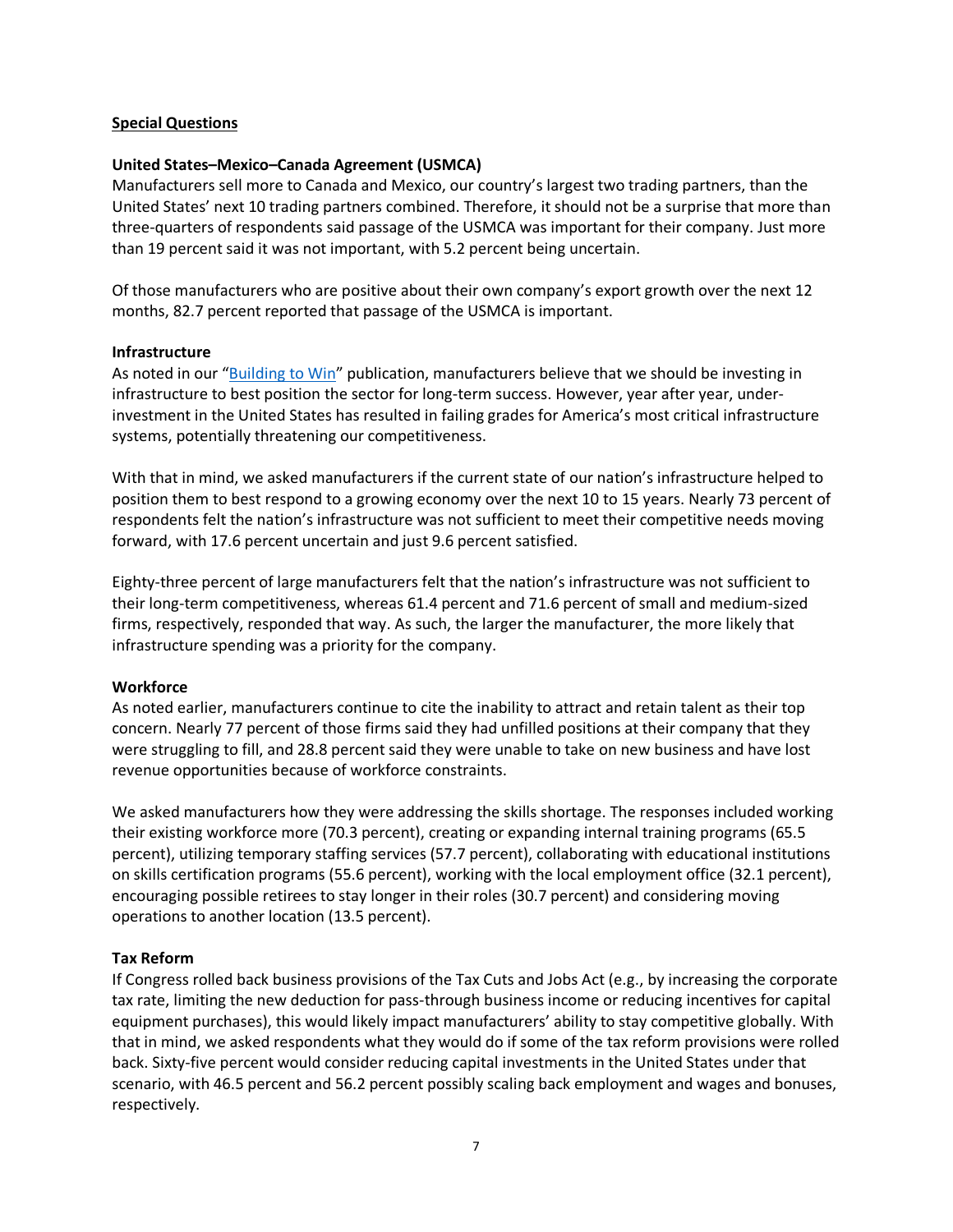## **Proxy Advisory Firms**

Institutional investors—including the brokerages and money managers that maintain Americans' retirement accounts—control nearly 80 percent of the stocks and equities traded on U.S. exchanges. With such large stakes in American businesses, they have a big say in corporate decision-making and governance when a vote is put before shareholders. They often turn to outside advisers, called proxy advisory firms, to guide those decisions. While seeking outside advice makes sense for many, an increasing worry for manufacturers (and public companies in general) is that proxy advisory firms often have conflicts of interest and can let views of political activists on issues unrelated to a company's business color their recommendations.

In this survey, we asked companies to discuss their experiences along these lines. Of the public companies responding to the survey, nearly 78 percent of manufacturers said that proxy advisory firms were a concern of theirs. In addition, just more than 56 percent had to divert resources from core business functions due to responding to the demands of proxy advisory firms.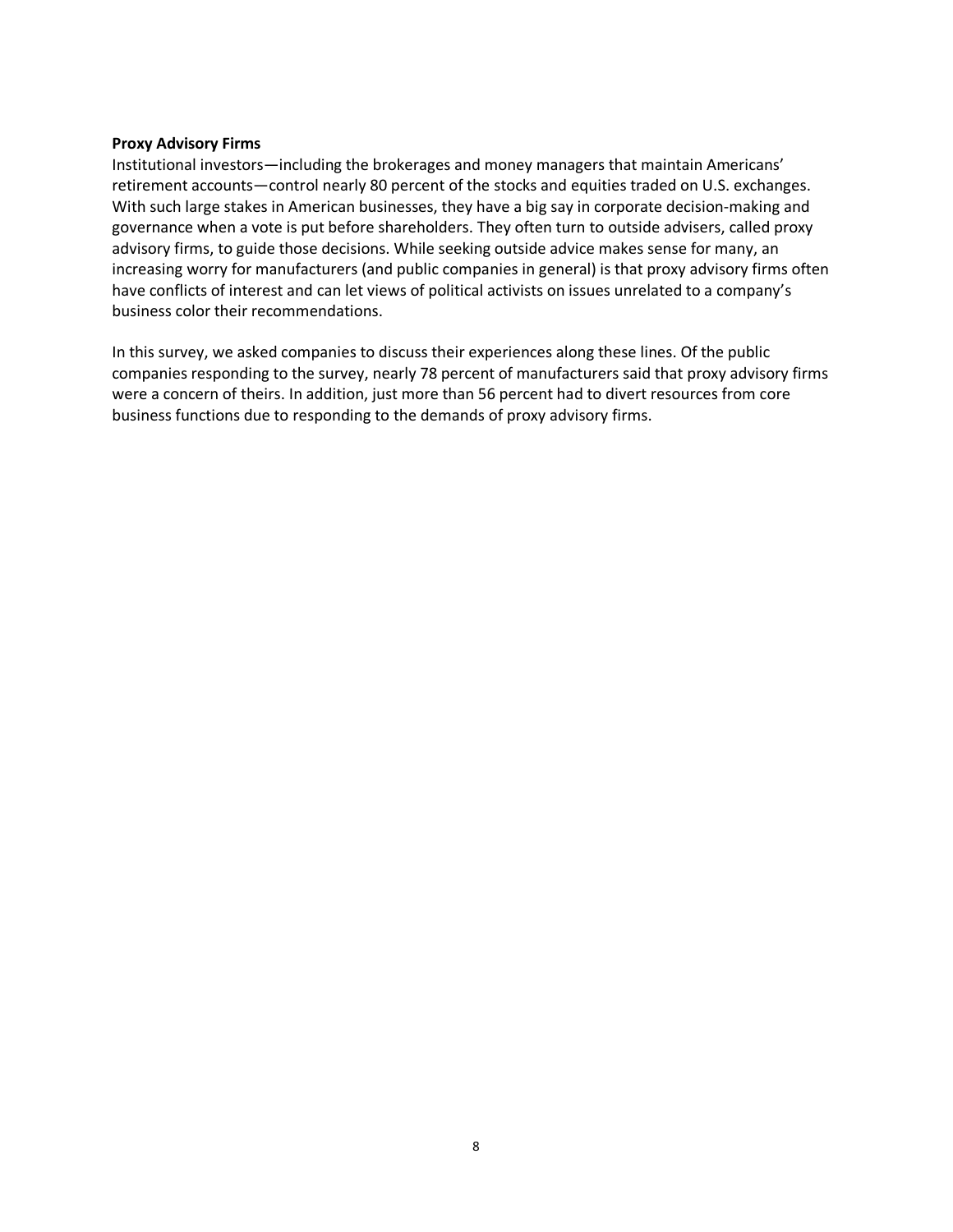#### **Survey Responses**

- 1. How would you characterize the business outlook for your firm right now?
	- a. Very positive 28.3%
	- b. Somewhat positive 60.4%
	- c. Somewhat negative 10.4%
	- d. Very negative 0.9%

*Percentage that is either somewhat or very positive in their outlook = 88.7%*

- 2. Over the next year, what do you expect to happen with your company's overall sales?
	- a. Increase more than 10 percent 16.5%
	- b. Increase 5 to 10 percent 30.7%
	- c. Increase up to 5 percent 26.9%
	- d. Stay about the same 17.6%
	- e. Decrease up to 5 percent 5.7%
	- f. Decrease 5 to 10 percent  $-1.7%$
	- g. Decrease more than 10 percent 0.9%

*Average expected increase in sales consistent with these responses = 4.3%*

- 3. Over the next year, what do you expect to happen with your company's overall production levels?
	- a. Increase more than 10 percent 18.2%
	- b. Increase 5 to 10 percent  $-26.2%$
	- c. Increase up to 5 percent 29.7%
	- d. Stay about the same 19.3%
	- e. Decrease up to 5 percent 5.0%
	- f. Decrease 5 to 10 percent  $-0.7%$
	- g. Decrease more than 10 percent 0.7%

*Average expected increase in production consistent with these responses = 4.3%*

- 4. Over the next year, what do you expect to happen with the level of exports from your company?
	- a. Increase more than 5 percent 10.7%
	- b. Increase 3 to 5 percent 9.4%
	- c. Increase up to 3 percent 9.7%
	- d. Stay about the same 61.5%
	- e. Decrease up to 3 percent 4.5%
	- f. Decrease  $3$  to  $5$  percent  $-2.2%$
	- g. Decrease more than 5 percent 2.1%

*Average expected increase in exports consistent with these responses = 0.8%*

- 5. Over the next year, what do you expect to happen with prices on your company's overall product line?
	- a. Increase more than 10 percent 4.3%
	- b. Increase 5 to 10 percent  $-18.4%$
	- c. Increase up to 5 percent 47.5%
	- d. Stay about the same 26.4%
	- e. Decrease up to 5 percent 2.6%
	- f. Decrease 5 to 10 percent  $-0.6%$
	- g. Decrease more than 10 percent 0.4%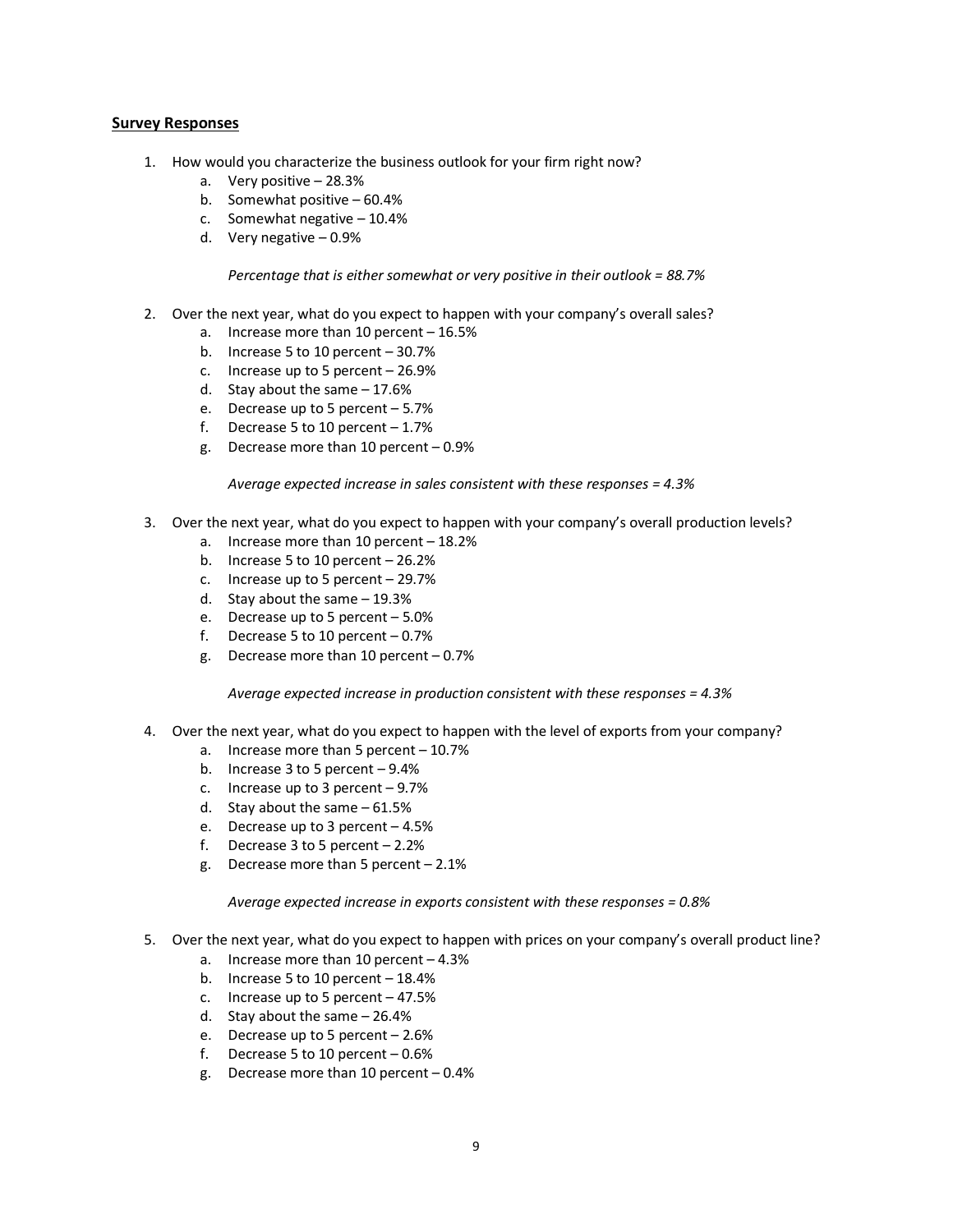#### *Average expected increase in product prices consistent with these responses = 2.8%*

- 6. Over the next year, what do you expect to happen with raw material prices and other input costs?
	- a. Increase more than 10 percent 10.6%
	- b. Increase 5 to 10 percent 32.2%
	- c. Increase up to 5 percent 43.2%
	- d. Stay about the same 10.7%
	- e. Decrease up to 5 percent 2.6%
	- f. Decrease 5 to 10 percent  $-0.4%$
	- g. Decrease more than 10 percent 0.4%

*Average expected increase in raw material prices consistent with these responses = 4.4%*

- 7. Over the next year, what are your company's capital investment plans?
	- a. Increase more than 10 percent 14.8%
	- b. Increase 5 to 10 percent  $-16.3%$
	- c. Increase up to 5 percent 18.6%
	- d. Stay about the same 41.6%
	- e. Decrease up to 5 percent 3.0%
	- f. Decrease 5 to 10 percent  $-2.0\%$
	- g. Decrease more than 10 percent 3.7%

*Average expected increase in capital investments consistent with these responses = 2.6%*

- 8. Over the next year, what are your inventory plans?
	- a. Increase more than 10 percent 3.7%
	- b. Increase 5 to 10 percent 6.8%
	- c. Increase up to 5 percent 18.7%
	- d. Stay about the same 47.5%
	- e. Decrease up to 5 percent 15.9%
	- f. Decrease 5 to 10 percent  $-4.1\%$
	- g. Decrease more than 10 percent 3.3%

*Average expected increase in inventories consistent with these responses = 0.3%*

- 9. Over the next year, what do you expect in terms of full-time employment in your company?
	- a. Increase more than 10 percent 6.7%
	- b. Increase 5 to 10 percent  $-12.8%$
	- c. Increase up to 5 percent 34.1%
	- d. Stay about the same 38.5%
	- e. Decrease up to 5 percent 5.9%
	- f. Decrease 5 to 10 percent  $-1.5%$
	- g. Decrease more than 10 percent 0.6%

*Average expected increase in full-time employment consistent with these responses = 2.2%*

- 10. Over the next year, what do you expect to happen to employee wages (excluding nonwage compensation, such as benefits) in your company?
	- a. Increase more than 5 percent 5.4%
	- b. Increase 3 to 5 percent 32.5%
	- c. Increase up to 3 percent 52.7%
	- d. Stay about the same 8.5%
	- e. Decrease up to 3 percent 0.7%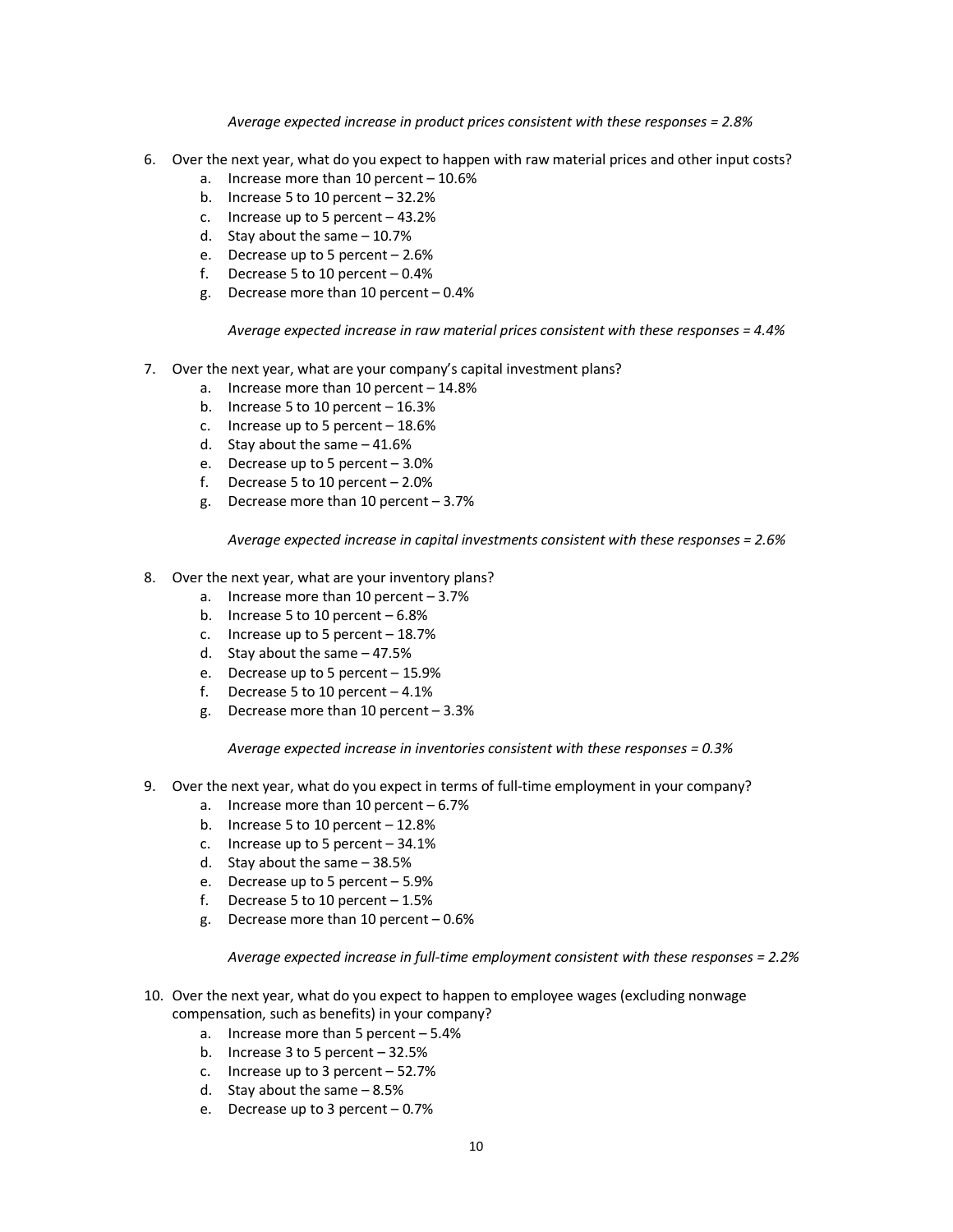- f. Decrease 3 to 5 percent none
- g. Decrease more than 5 percent 0.2%

*Average expected increase in employee wages consistent with these responses = 2.3%*

- 11. Over the next year, what do you expect to happen to health insurance costs for your company?
	- a. Increase 15.0 percent or more 7.8%
	- b. Increase  $10.0$  to  $14.9$  percent  $-16.7%$
	- c. Increase 5.0 to 9.9 percent  $-40.6%$
	- d. Increase less than 5.0 percent 21.9%
	- e. No change 7.8%
	- f. Decrease less than  $5.0$  percent  $-1.7\%$
	- g. Decrease 5.0 percent or more 0.9%
	- h. Uncertain 2.6%

*Average expected increase in health insurance costs consistent with these responses = 6.8%*

- 12. What are the biggest challenges you are facing right now? (Check all that apply.)
	- a. Weaker domestic economy and sales for our products to U.S. customers 22.0%
	- b. Weaker global growth and slower export sales 16.5%
	- c. Trade uncertainties (e.g., actual or proposed tariffs, trade negotiation uncertainty) 60.4%
	- d. Strengthened U.S. dollar relative to other currencies 21.4%
	- e. Challenges with access to capital or other forms of financing 4.4%
	- f. Unfavorable business climate (e.g., taxes, regulations) 18.5%
	- g. Increased raw material costs 65.1%
	- h. Rising health care/insurance costs 56.9%
	- i. Transportation and logistics costs 37.9%
	- j. Attracting and retaining a quality workforce 68.2%
- 13. What is your company's primary industrial classification?
	- a. Chemicals 5.2%
	- b. Computer and electronic products 2.6%
	- c. Electrical equipment and appliances 5.2%
	- d. Fabricated metal products 29.2%
	- e. Food manufacturing 2.6%
	- f. Furniture and related products  $-1.1\%$
	- g. Machinery 11.1%
	- h. Nonmetallic mineral products 3.0%
	- i. Paper and paper products  $-2.4%$
	- j. Petroleum and coal products 0.6%
	- k. Plastics and rubber products 6.8%
	- l. Primary metals 5.4%
	- m. Transportation equipment 3.9%
	- n. Wood products 2.2%
	- o. Other 18.9%
- 14. What is your firm size (e.g., the parent company, not your establishment)?
	- a. Fewer than 50 employees 21.2%
	- b. 50 to 499 employees 49.2%
	- c. 500 or more employees 29.7%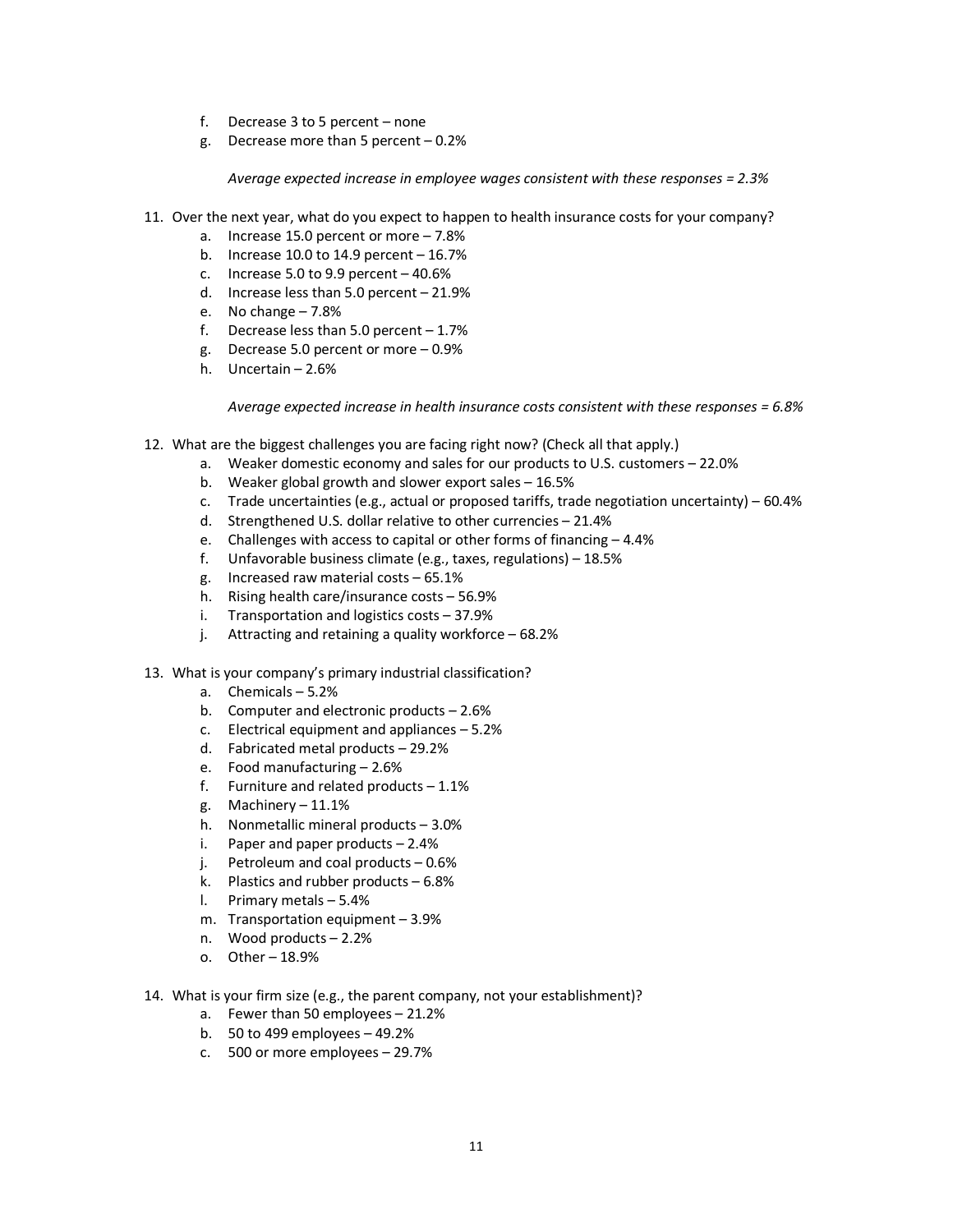#### *SPECIAL QUESTIONS*

- 15. How important is it for your company to have the new United States–Mexico–Canada Agreement (USMCA) approved?
	- a. Very important 33.0%
	- b. Somewhat important 42.5%
	- c. Not important 19.3%
	- d. Uncertain 5.2%
- 16. Do you believe the current state of our nation's infrastructure is positioned to respond to the competitive demands of a growing economy over the next 10–15 years?
	- a. Yes 9.6%
	- b. No 72.9%
	- c. Uncertain 17.6%
- 17. Do you have unfilled positions within your company for which you are struggling to find qualified applicants?
	- a. Yes 76.6%
	- b. No 20.4%
	- c. Uncertain 3.0%
- 18. If you answered "yes" to the previous question, how are you addressing the skills shortage? (Check all that apply.)
	- a. Working existing workforce more 70.3%
	- b. Creating or expanding internal training programs 65.5%
	- c. Encouraging possible retirees to stay longer in their roles 30.7%
	- d. Collaborating with educational institutions on skills certification programs 55.6%
	- e. Utilizing temporary staffing services 57.7%
	- f. Working with local employment office 32.1%
	- g. Considering moving operations to another location 13.5%
	- h. Other 10.4%
	- i. Uncertain 2.2%
- 19. Because of my company's inability to attract and retain workers, we have been unable to take on new business and have lost revenue opportunities.
	- a. True 28.8%
	- b. False 56.9%
	- c. Uncertain 14.3%
- 20. If Congress rolled back business provisions of the Tax Cuts and Jobs Act (e.g., by increasing the corporate tax rate, limiting the new deduction for pass-through business income or reducing incentives for capital equipment purchases), would your business consider reducing capital investments in the United States?
	- a. Yes 65.0%
	- b. No 35.0%
- 21. If Congress rolled back business provisions of the Tax Cuts and Jobs Act, would your business consider scaling back employment in the United States?
	- a. Yes 46.5%
	- b. No 53.5%
- 22. If Congress rolled back business provisions of the Tax Cuts and Jobs Act, would your business consider scaling back wage and bonus increases in the United States?
	- a. Yes 56.2%